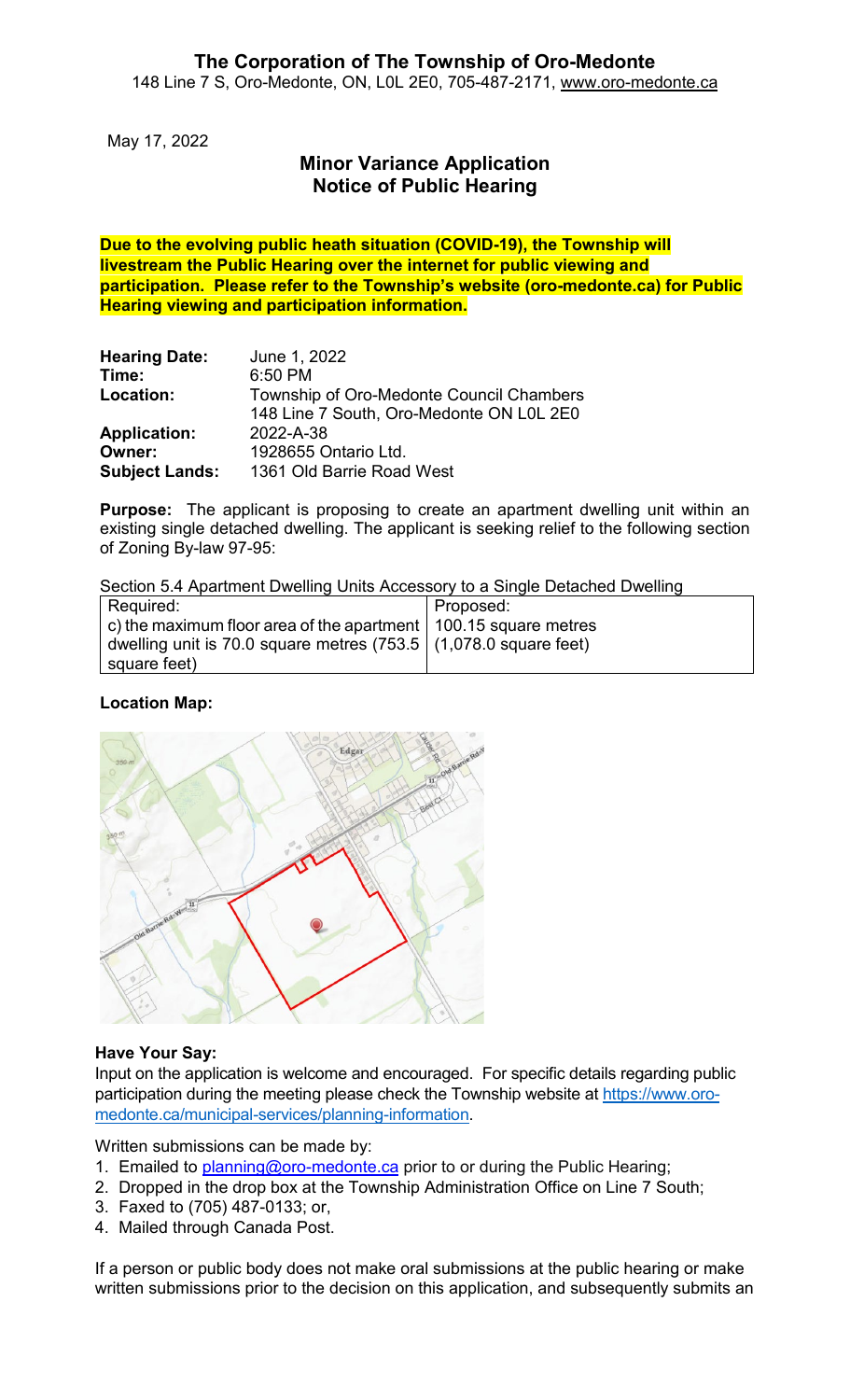appeal of the decision, the Ontario Land Tribunal (OLT) may dismiss the appeal. If you wish to be notified of the decision of the Township of Oro-Medonte in respect to the application, you must make a written request.

Individuals who submit letters and other information to Council and its advisory bodies should be aware that all information, including contact information, contained within their communications may become part of the public record and may be made available through the agenda process, which includes publication on the Township's website.

Written submissions/requests should be directed to:

Township of Oro-Medonte 148 Line 7 South Oro-Medonte, Ontario L0L 2E0 Attn: Secretary Treasurer, Development Services [planning@oro-medonte.ca](mailto:planning@oro-medonte.ca)

### **More Information:**

For further information, please contact the Secretary-Treasurer during regular office hours Monday to Friday 8:30 a.m. to 4:30 p.m. A copy of the Staff Report will be available to the public on May 27, 2022 on the Township's Web Site: [www.oro-medonte.ca](http://www.oro-medonte.ca/) or from the Development Services Department.

Andy Karaiskakis Secretary-Treasurer

## **Applicants Site Plan:**